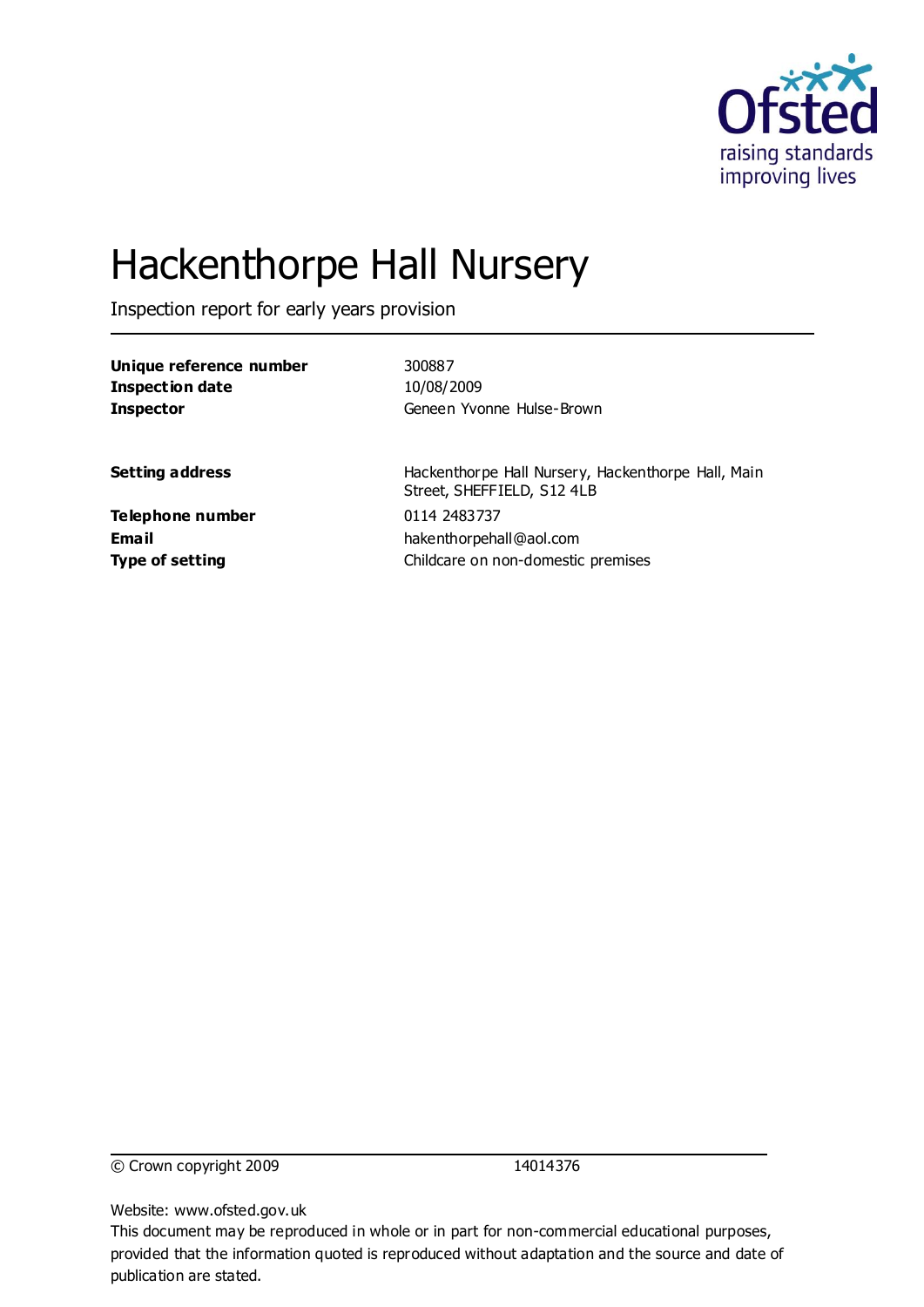### **Introduction**

This inspection was carried out by Ofsted under Sections 49 and 50 of the Childcare Act 2006 on the quality and standards of the registered early years provision. 'Early years provision' refers to provision regulated by Ofsted for children from birth to 31 August following their fifth birthday (the early years age group). The registered person must ensure that this provision complies with the statutory framework for children's learning, development and welfare, known as the *Early* Years Foundation Stage.

The provider must provide a copy of this report to all parents with children at the setting where reasonably practicable. The provider must provide a copy of the report to any other person who asks for one, but may charge a fee for this service (The Childcare (Inspection) Regulations 2008 regulations 9 and 10).

The setting also makes provision for children older than the early years age group which is registered on the voluntary and/or compulsory part(s) of the Childcare Register. This report does not include an evaluation of that provision, but a comment about compliance with the requirements of the Childcare Register is included in Annex B.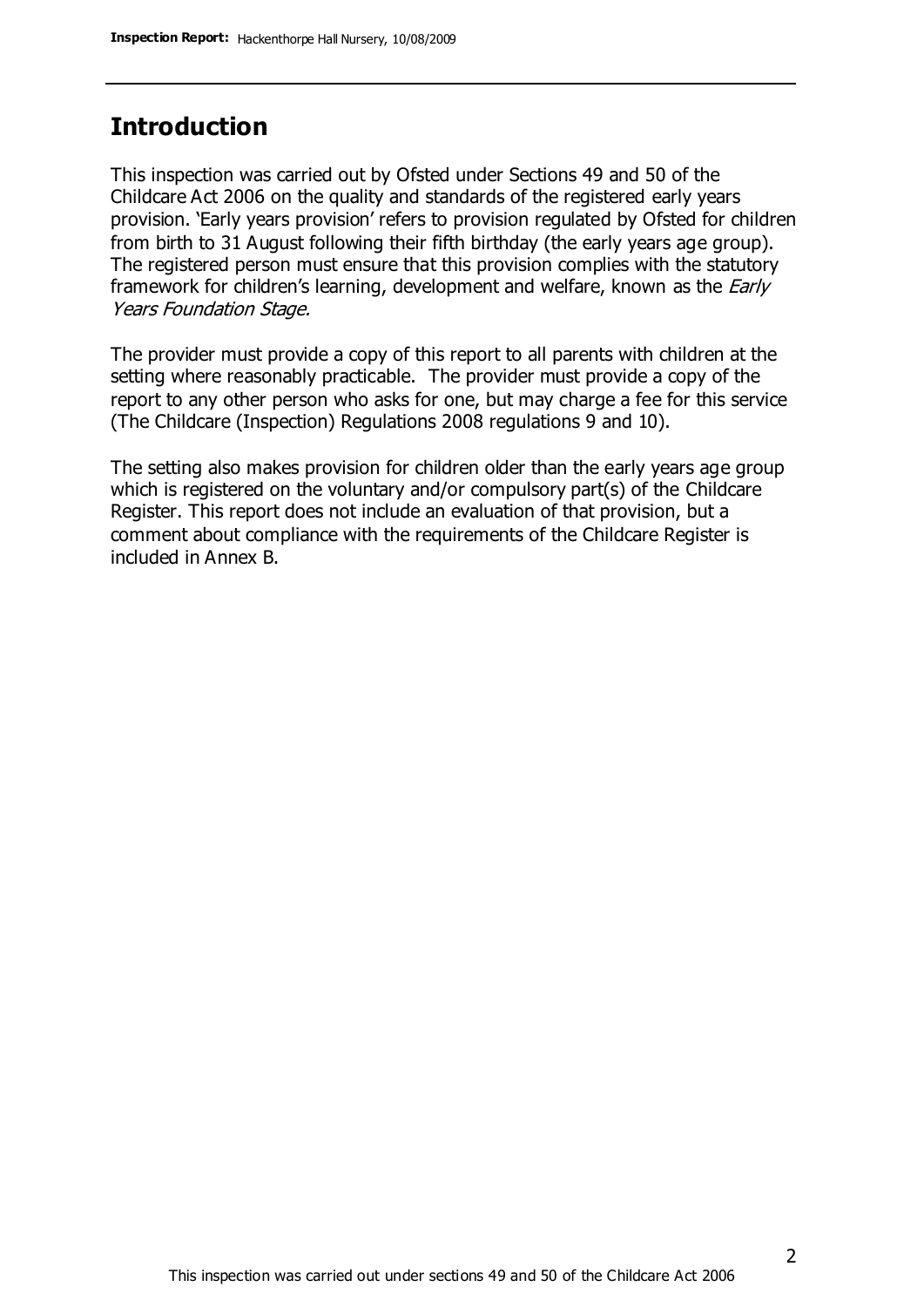### **Description of the setting**

Hackenthorpe Hall Nursery opened in 1999 in a adapted 17th century Manor House in the Hackenthorpe area of Sheffield. It is a privately owned nursery, which serves the local community and surrounding areas. Children have access to five large playrooms, with access to kitchen, staff room and toilet facilities. Access to the premises is via a flat egress to the front of the building. The nursery has a secure grassed and all weather outdoor play space.

A maximum of 62 children may attend the nursery at any one time. There are currently 98 children aged from six weeks to under five years on roll and children attend for a variety of sessions. The nursery opens from 7.30 am to 6.30 pm, Monday to Friday, all year round. The group provides funded early education for three and four-year-olds . The setting is registered on the Early Years Register and the compulsory and voluntary part of the Childcare Register and offers holiday play care for children aged five to eight years. The nursery supports children with learning difficulties and disabilities and children who speak English is an additional language.

A team of 18 staff are employed to work with the children on a full and part time basis and all hold appropriate early years qualifications. The nursery employs two ancillary workers in addition to two owners. The setting receives support from the local authority consultant teacher team and the Pre-school Learning Alliance. They have established links with other providers of early years care and education.

### **Overall effectiveness of the early years provision**

Overall, the quality of the provision is good. Children are very confident, selfassured and motivated as they make active choices in a stimulating environment. The well-established staff team work co-operatively together to provide a broad range of fun activities personalised to children's individual needs and interests. Strong links facilitate effective partnerships between parents, carers and other providers of care and early education. There is a firm commitment to the ongoing improvement of the service offered, as staff clearly demonstrate a clear understanding of the settings strengths and identify areas for improvement. Successful promotion of children's safety and well-being ensures that they make good progress in their all round learning and development.

### **What steps need to be taken to improve provision further?**

To further improve the early years provision the registered person should:

- consider providing older children with additional opportunites to extend their independence for example at meal times
- review planning and organisation of routines to allow children to make independent choices between indoors and outdoors.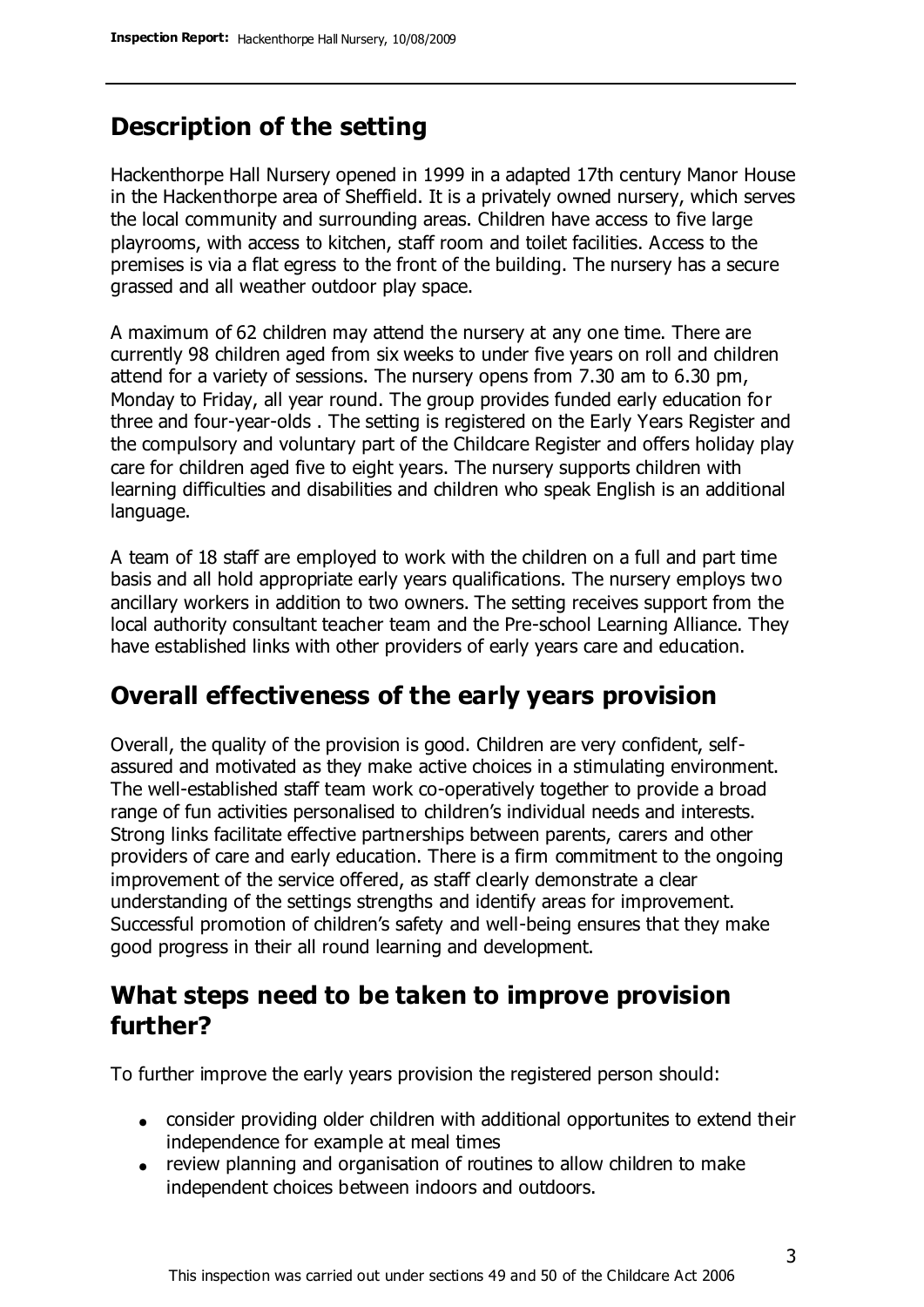### **The leadership and management of the early years provision**

The well-organised management team effectively support staff to work cohesively together and motivate them to develop good quality practice. There have been few changes within the team ensuring continuity of approach and the development of strong and trusting relationships with users. Staff's good knowledge and understanding of the Early Years Foundation Stage (EYFS) framework enables them to complete accurate observations and plan activities tailored to individual children. As part of their evaluation process, the staff identified areas for improvement with regard to planning, observations and assessment systems. In response, they have started to implement new systems that clearly identify children's next steps in the learning process. The nursery has robust systems in place for recruitment and selection, supported by regular appraisals and team discussions to evaluate the service offered and reflect on practice issues. The setting demonstrates an ongoing commitment to developing reflective practice to improve outcomes for children. Staff access ongoing training and development opportunities both in house and externally, sharing what they learn together to build on their understanding.

Well-established relationships with parents and carers ensure consistent and effective sharing of children's progress and achievements. Parents receive regular updates on what their children do at nursery through discussions, use of diary sheets, questionnaires and parents evenings. The setting has recently implemented systems for parents to record activities and experiences children have enjoyed away from nursery. These observations will contribute to children's development records, however, uptake this practice is in its infancy. Effective use of notice boards and displays show what children do on a daily basis, informing parents about the EYFS. Parents are happy with the setting and value opportunities to discuss their children's development with staff, as they approach them with confidence. Successful systems are established to ensure children's transition to school is well organised. Teachers from the local school visit nursery prior to children moving on, establishing good links and ensuring continuity of learning and care.

Well-experienced staff demonstrate a robust understanding regarding their roles and responsibilities in safeguarding children. The consistently implemented comprehensive range of policies and procedures reflecting the EYFS effectively promote children's welfare. Regular reviews of the extensive risk assessments identify changes and areas for improvement. Parents access information regarding policies and procedures via notice boards, letters and displays in the nursery entrance. Effective deployment of staff throughout the nursery ensures that children receive high levels of supervision, whilst learning to manage their own safety in a controlled environment. Staff make good risk assessments to maintain children's safety both on the premises and on outings.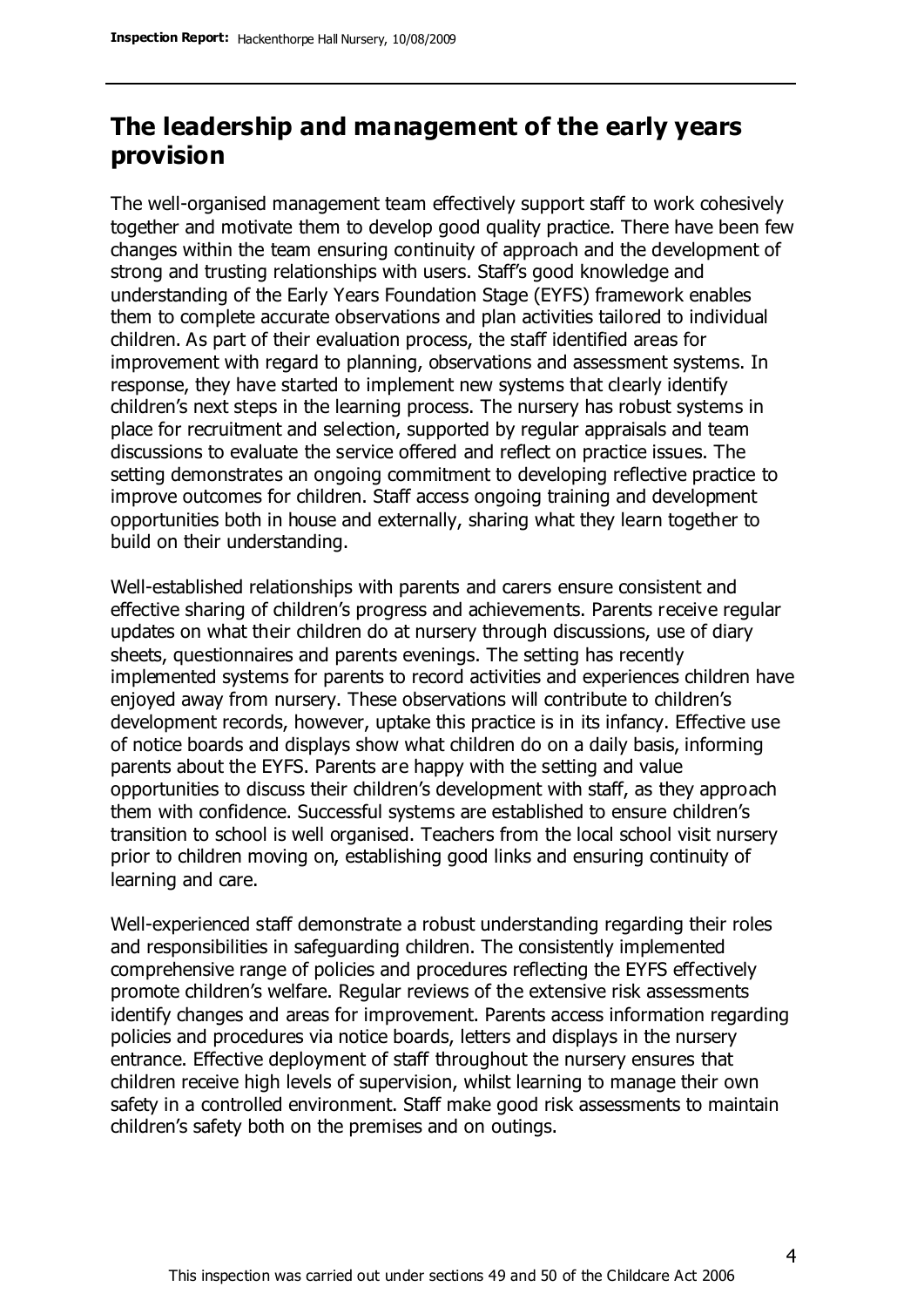### **The quality and standards of the early years provision**

Children enjoy their time at nursery as the enthusiastically undertake a broad range of stimulating and fun experiences together. They are motivated to make choices as they plan their own time and make good progress in all areas of learning. Children are self-assured and confident as they move freely around the setting making independent choices within the routines of the day. Daily access to well resourced and interesting outdoor areas provides children with space to run, climb, explore and enjoy fresh air as they develop their understanding of keeping healthy. However, on occasion routines can limit children's independent choice between playing indoors and outdoors. Children laugh and giggle together as they pedal bicycles, collect mini beasts, such as ladybirds and snails, which they later inspect through magnifiers. Well-planned outdoor areas successfully extend indoor activities as children enjoy sand and water alongside larger apparatus. Staff's good understanding of the EYFS enables them to plan a broad selection of well-planned activities that effectively promote children's learning and development. The newly adapted observation, planning and assessment systems clearly chart children's progress and identify their next steps.

Children enthusiastically explore early problem solving skills, as they use numbers to count the number of birds as they look at books and recognise shapes as they make patterns in paint. They competently use maths language as they pick out the 'little bun' when modelling with play dough, count as they use computer programmes and fit shapes into the appropriate slots. Children display differing levels of concentration as they complete simple and more complex jigsaws dependant on age and ability. Free access to mark making materials provides children with many opportunities to develop pencil control as they make lists in role-plays and younger children make simple marks on paper. Children extend their vocabulary as they listen intently to stories and chatter together making up stories and recalling events. They enthusiastically recall going on holidays and swimming in a big pool with excitement as they hold conversations with children and adults alike. Older children recognise their names as they find their names at the table for lunch.

Children's are developing a good awareness of their environment as they enjoy outings to the post office to post letters and visit the local café. They investigate both indoors and outdoors with increasing curiosity. Babies and non-mobile children enjoy planned access to the outdoor area, where they play with balls, climb on small frames and push prams around the play area. Babies can watch older children climb and chase around from the safety of their prams as they play with rattles and enjoy good interaction as the children come to play and talk to them. Although at present, the outdoor area is not used to its full potential. Children approach visitors with confidence, including them in their play as they offer buns made of play dough and show off models with pride. They question what they inspector is doing and whey they are there, as they curiously investigate the laptop. High levels of praise and encouragement from staff ensure children develop good self-esteem, as they enjoy warm and caring relationships with staff. Children are valued and respected, which in turn aids them to manage their own behaviour, take turn and share. They remind each other to share as they play with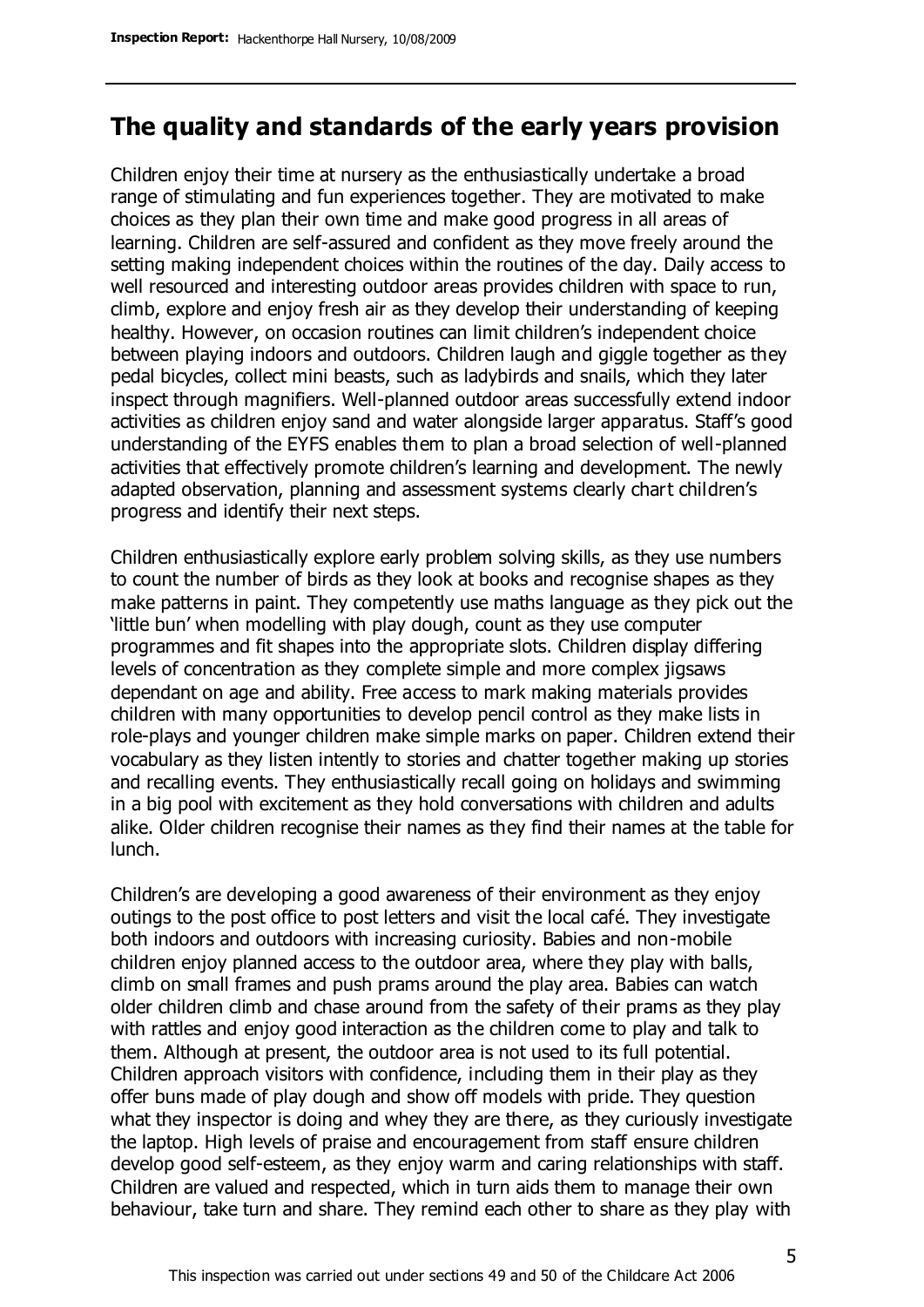modelling tools, construction and work co-operatively fitting train tracks together. Babies and younger children enjoy warm and caring relationships with familiar staff that use cuddles and facial expressions to develop early communication skills. Well-resourced and freely available craft materials ensure that children enjoy many opportunities to explore and extend their natural creativity. Planned and spontaneous activities provide younger children with many tactile experiences as the splash in water, run their fingers through sand and feel paint on their hands. Good photographic evidence is on display and in children's records, clearly showing their progress and achievements.

Staff successfully promote children's health and well-being, as they use topics to talk about our bodies and learn about healthy eating at meal and snack time. Children sit together in small groups to enjoy social meals times, with babies and younger children's home routines followed as appropriate. Older children make choices at meal times and carry their plates with increasing care, although they have limited opportunities to serve themselves and further promote their independence. Sensitive reminders help children to learn safe practice and take acceptable risks as they play. They learn how to negotiate internal stairs with increasing skill and how to cross roads safely on outings.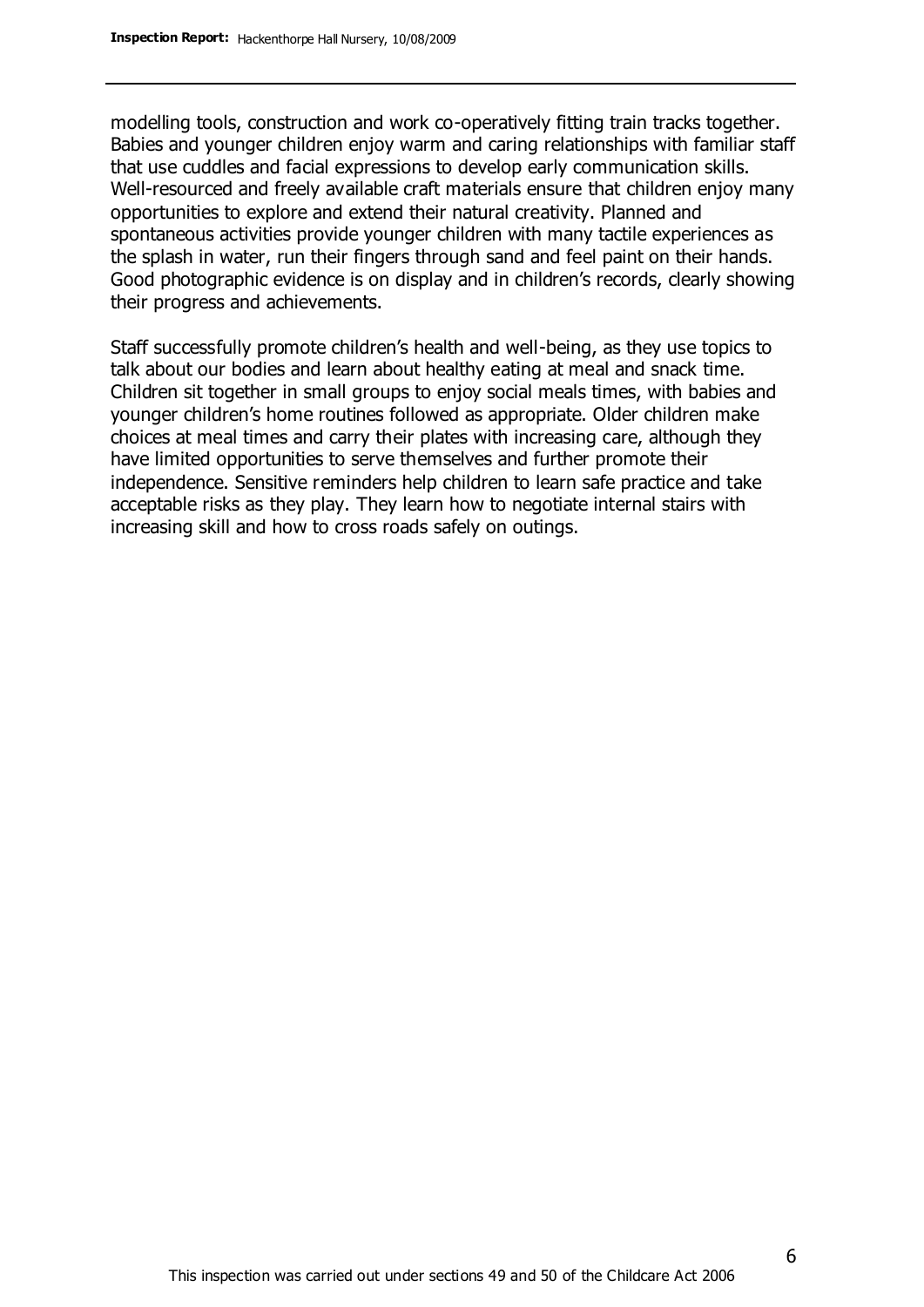### **Annex A: record of inspection judgements**

#### **The key inspection judgements and what they mean**

Grade 1 is Outstanding: this aspect of the provision is of exceptionally high quality Grade 2 is Good: this aspect of the provision is strong Grade 3 is Satisfactory: this aspect of the provision is sound Grade 4 is Inadequate: this aspect of the provision is not good enough

#### **Overall effectiveness**

| How effective is the provision in meeting the needs<br>of children in the Early Years Foundation Stage? |  |
|---------------------------------------------------------------------------------------------------------|--|
| How well does the provision promote inclusive practice?                                                 |  |
| The capacity of the provision to maintain continuous                                                    |  |
| improvement.                                                                                            |  |

### **Leadership and management**

| How effectively is provision in the Early Years               |  |
|---------------------------------------------------------------|--|
| <b>Foundation Stage led and managed?</b>                      |  |
| How effective is the setting's self-evaluation, including the |  |
| steps taken to promote improvement?                           |  |
| How well does the setting work in partnership with parents    |  |
| and others?                                                   |  |
| How well are children safequarded?                            |  |

### **Quality and standards**

| How effectively are children in the Early Years<br><b>Foundation Stage helped to learn and develop?</b> |               |
|---------------------------------------------------------------------------------------------------------|---------------|
| How effectively is the welfare of children in the Early                                                 |               |
| <b>Years Foundation Stage promoted?</b>                                                                 |               |
| How well are children helped to stay safe?                                                              | っ             |
| How well are children helped to be healthy?                                                             |               |
| How well are children helped to enjoy and achieve?                                                      | າ             |
| How well are children helped to make a positive                                                         | $\mathcal{P}$ |
| contribution?                                                                                           |               |
| How well are children helped develop skills that will                                                   |               |
| contribute to their future economic well-being?                                                         |               |

Any complaints about the inspection or report should be made following the procedures set out in the guidance available from Ofsted's website: www.ofsted.gov.uk